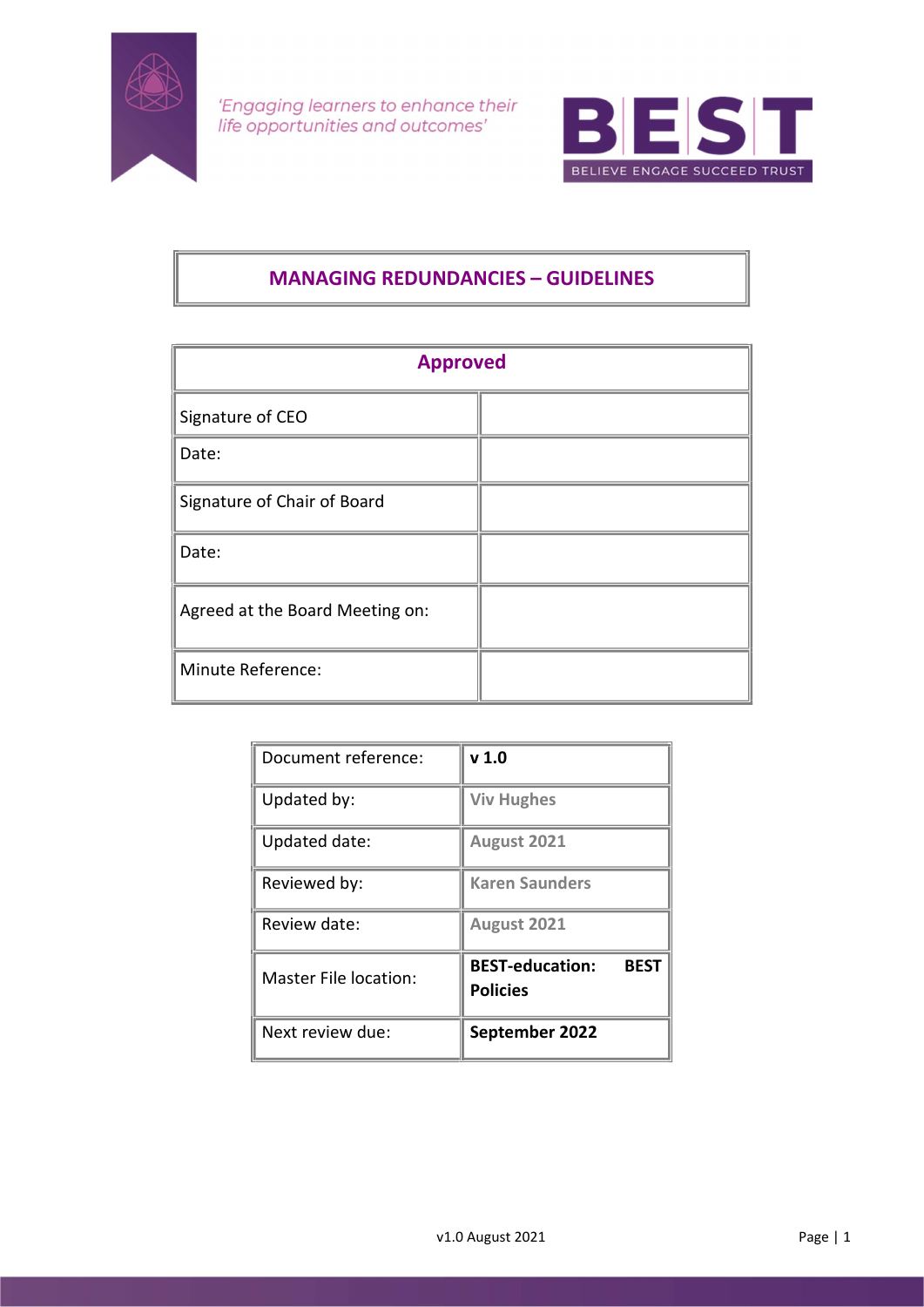# **Contents**

| 7. Appendix C - Sample pro forma of Questions Which Might Be Useful in Selection Decisions 10 |  |
|-----------------------------------------------------------------------------------------------|--|
|                                                                                               |  |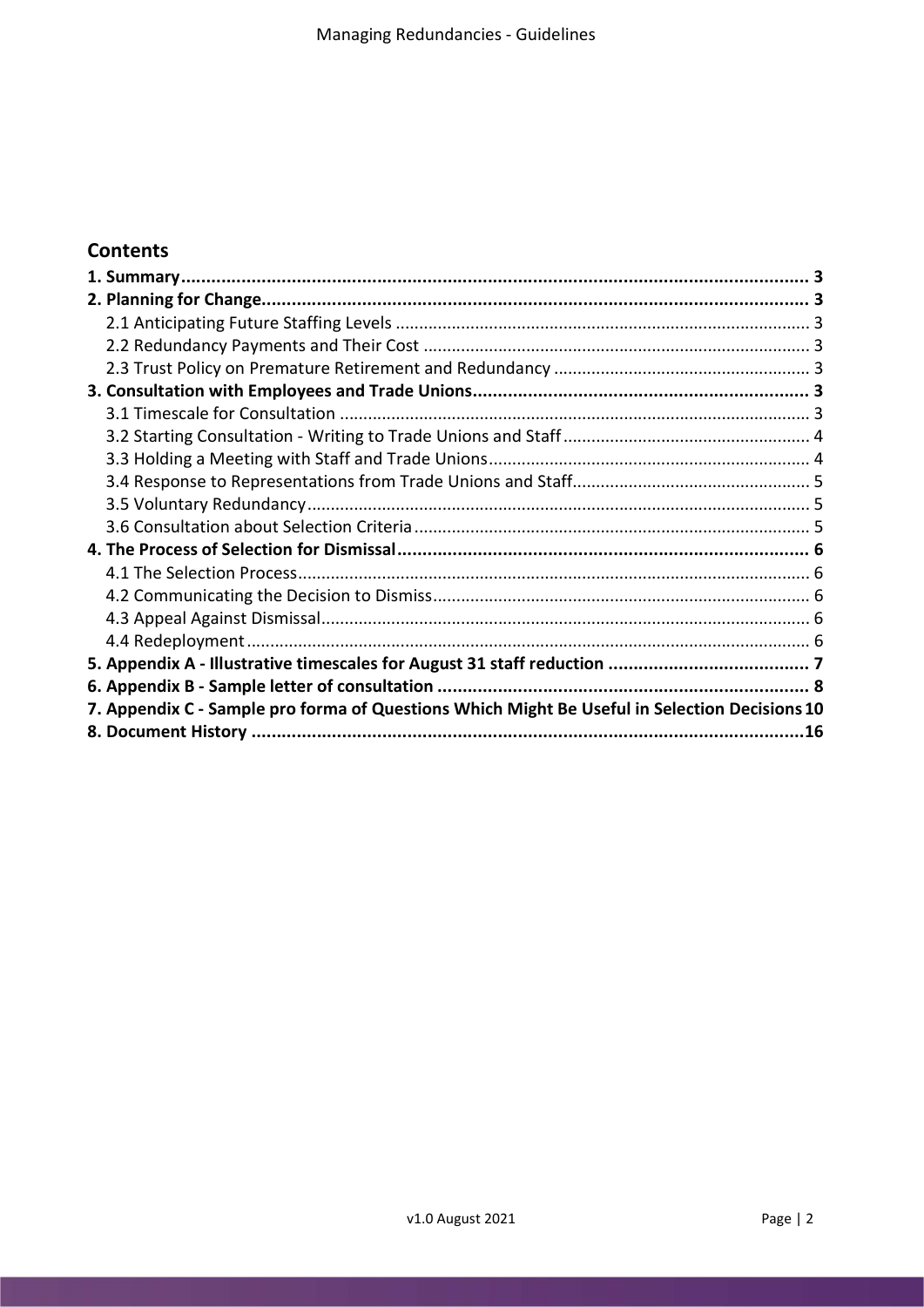## 1. SUMMARY

Making staff reductions is one of the most difficult employment processes a school may have to carry out. At every stage, it requires professional HR advice and support and the full involvement of appropriate officers of the Trust. This note offers general guidance adapted from Suffolk County Council's guidance<sup>1</sup> on making staff reductions, including guidance on the costs of redundancy and the requirements of employment law and good practice, including consultation with staff and trade unions.

## 2. PLANNING FOR CHANGE

## 2.1 Anticipating Future Staffing Levels

In line with ESFA requirements, the Trust requires school Governing Bodies and School Improvement Boards, where in place, to plan their staffing levels at least two years ahead, so as to anticipate any changes and identify where circumstances may lead to staffing reductions, especially those created by foreseeable reductions in pupil numbers and / or High Needs Funding levels. This enables a school to take advantage of normal staff movement and adjust its staffing complement accordingly, where possible - including the distribution of promoted posts, (i.e. those within the Leadership Group or attracting Teaching and Learning Responsibility payments).

## 2.2 Redundancy Payments and Their Cost

Redundancy occurs when the requirement for "work of a particular kind" at an establishment has ceased or diminished or is about to cease or diminish. Employees who are dismissed by reason of redundancy are entitled to receive compensatory payments. The amount of those payments is governed by statute. In addition to a redundancy payment, any employee who is old enough to satisfy the requirements of his/her pension scheme may be entitled to take premature retirement and receive an immediate pension. The cost of the redundancy payment will usually be met by the school's budget. The school will need to fund the capital cost of the enhanced pension contribution for early retirement costs.

#### 2.3 Trust Policy on Premature Retirement and Redundancy

The Trust's Organisational Change Management Policy August 2021 applies to staff in so far as school Governing Bodies have decision-making powers in respect of all staff employed at their own school. This policy sets out the procedural requirements, which in the Trust's view are necessary to ensure that the actions of a Governing Body in dismissing an employee by reason of redundancy will be deemed to be fair. If a Governing Body follows the Trust's procedural advice, as set out in its policy and seeks guidance from professional HR advisors, the cost of any compensatory payments awarded to an employee by an employment tribunal (if a tribunal, subsequently, finds that dismissal to be unfair) will be met by the Trust from outside the school's delegated budget.

#### 3. CONSULTATION WITH EMPLOYEES AND TRADE UNIONS

#### 3.1 Timescale for Consultation

If a reduction in staffing appears to be unavoidable, the school must declare this to employees at the school in sufficient time to allow full consultation with school staff and representative trade unions. This is required by employment law, as well as the Trust's policy and guidance. Schools are also expected to freeze recruitment (other than to temporary or strictly time-limited posts), as soon as, it is apparent that staff reductions may be necessary.

Where a potential redundancy situation is identified, it is important for school management to take account of the length of time necessary to complete the process fairly. The requirement for

v1.0 August 2021 **Page | 3** <sup>1</sup> Suffolk County Council - SCC 026 Managing Redundancies G42 Guidance Nov 2020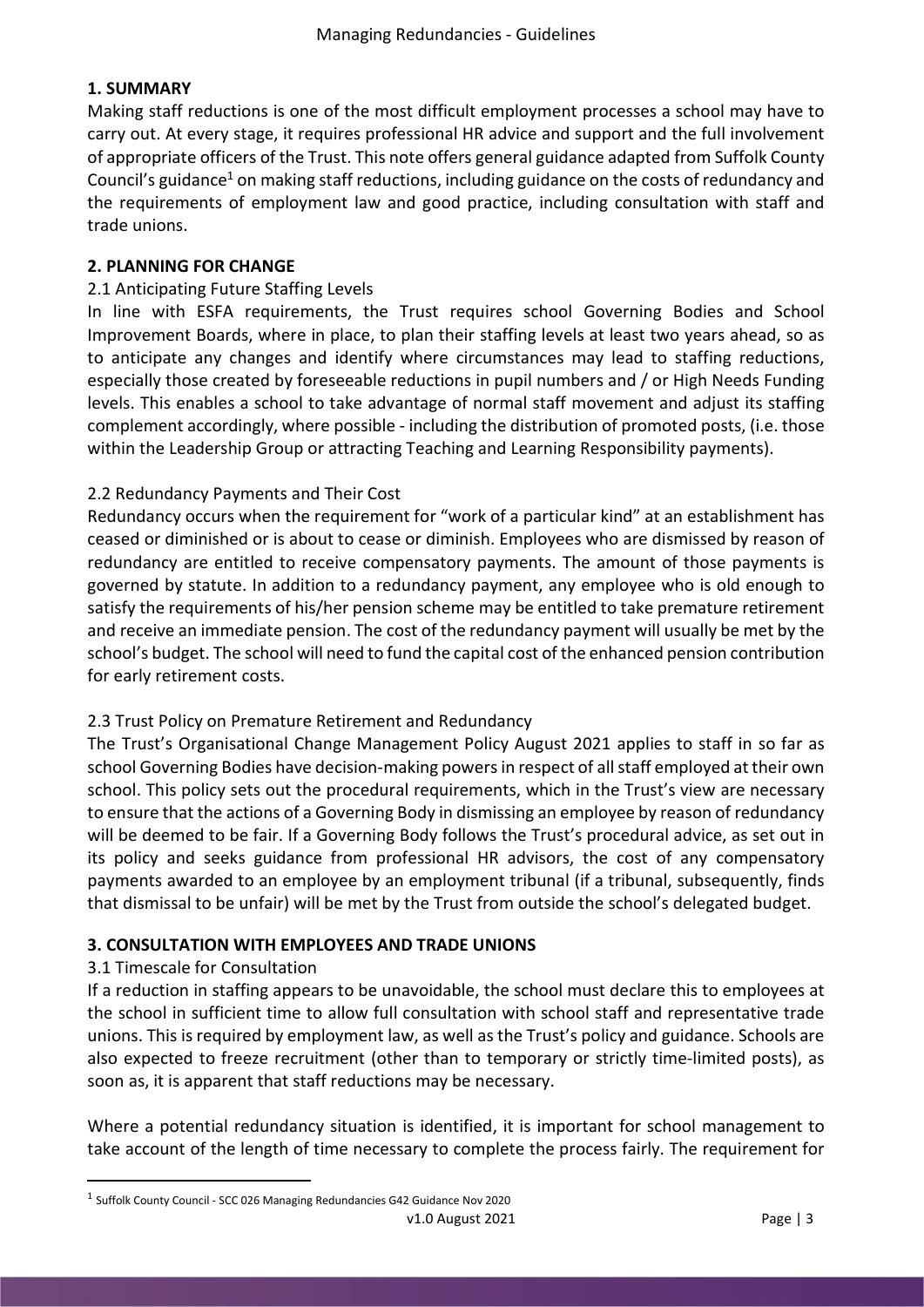full consultation with employees and their representative trade unions in these situations, combined with the requirement to give appropriate notice where dismissal by reason of redundancy is an outcome, will normally necessitate starting the procedure at least one and a half school terms before the staff reduction needs to take effect.

An illustrative timescale, showing the main stages of the procedure is set out at Appendix A.

## 3.2 Starting Consultation - Writing to Trade Unions and Staff

Consultation must start at the earliest practicable opportunity. Governing Bodies will normally become aware of a need to make staffing reductions, which might involve redundancy through their budget planning process. If the need becomes clear, Governing Bodies should inform the Trust (CEO) and seek professional HR advice without delay. Initiating the procedure does not commit school management to carrying it through to completion. It is straightforward to withdraw the notification, if redundancy subsequently proves to be unnecessary or avoidable.

Formal consultation should not be pre-empted by informal discussions with staff. There should be a clear start to the consultation process. The first stage is to write a letter to the appropriate trade unions (i.e. if teachers are affected all teaching unions and, if support staff are affected, to UNISON), and to the appropriate school staff (i.e. teachers and/or support staff). Names and addresses of trade union County Secretaries will be supplied by your named HR Consultant. The letter should contain information prescribed in Section 188 of the Trade Union and Labour Relations (Consolidation) Act 1992:

- the reason for the proposals,
- the extent of the staff reduction,
- the description of employees concerned and the number of such employees at the school,
- the proposed method of selecting those for redundancy,
- the proposed dismissal procedure,
- the proposed method of calculating any redundancy payments (other than those required by law) and,
- the proposed timing of any dismissals (with due regard to employees' contractual notice periods).

The school's HR Consultant will provide a suitable draft, and a sample consultation letter is set out in Appendix B. Trade unions have the right to request relevant information and a list of supporting documents, which trade unions normally require access to in a redundancy situation, is given within the sample letter. These documents should, where possible, be sent out with the letter.

Any circulation of information for the purposes of consultation should also include staff who are away from the school on long term sickness, maternity/ paternity / adoption leave, secondment, or any other similar temporary absence.

## 3.3 Holding a Meeting with Staff and Trade Unions

The initial letter should be followed up, as soon as is reasonably possible, by convening a staff meeting to explain the situation more fully, what has led to it and how the school is proposing to resolve it. If both teaching and support staff may be dismissed, all school staff should be invited to attend. If the situation affects only teachers or only support staff, it may be appropriate to convene a meeting of the group affected only. Representatives of recognised trade unions representing the groups of staff invited to the meeting are entitled to attend, whether or not they have members in the school, and should be invited. The Headteacher will normally be the appropriate person to conduct the meeting, and s/he should take advice in planning it. An appropriate representative of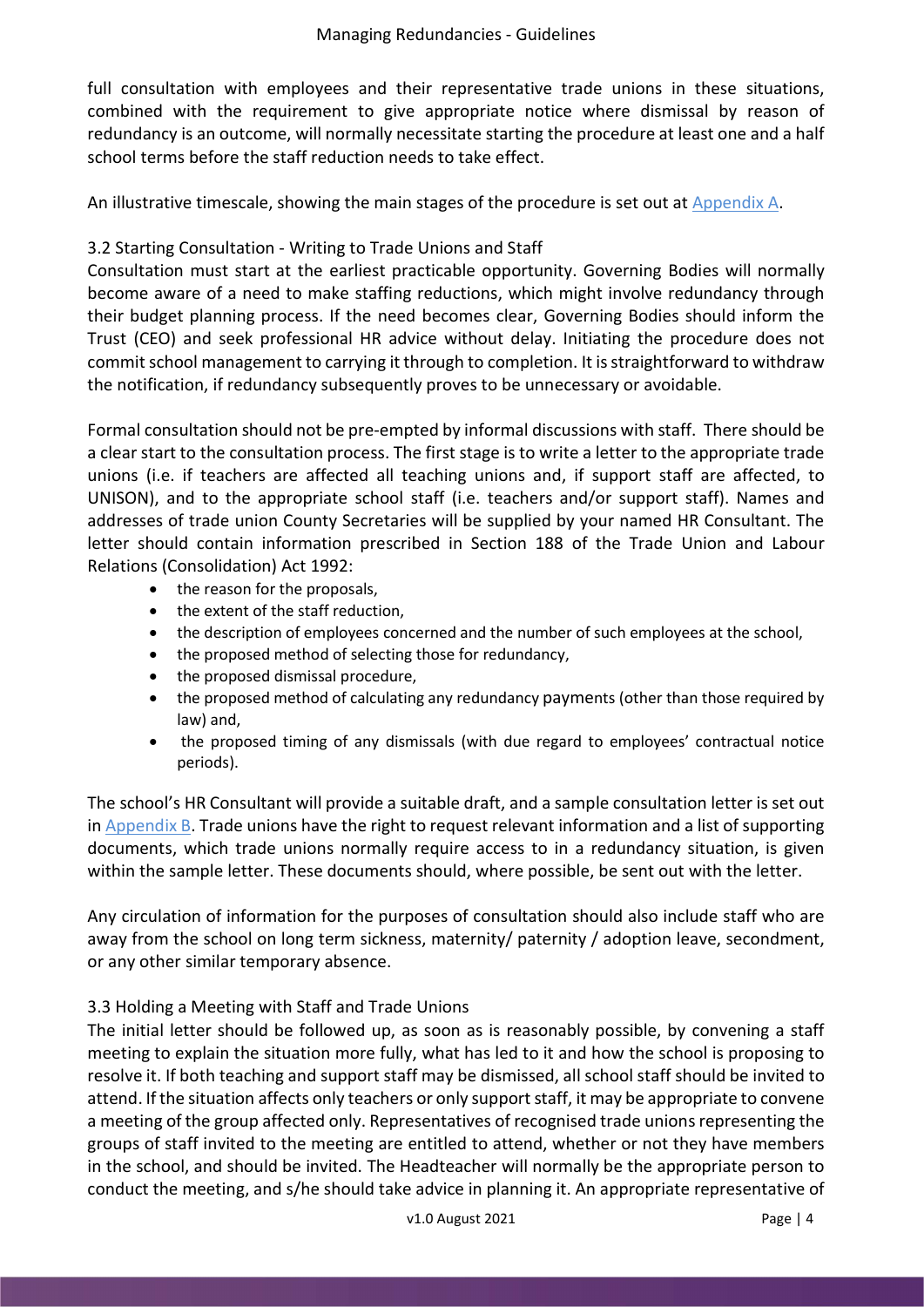the Trust must be invited and will normally attend to provide both support to the Headteacher and information to staff and their representatives - including information about compensatory benefits available to employees. Employees may be invited to express an interest (without any obligation) in voluntary redundancy.

## 3.4 Response to Representations from Trade Unions and Staff

After writing a letter to staff and trade union representatives, providing relevant information and holding a staff meeting; schools must allow time for employees and their representatives to respond to the proposals. Schools may find that trade unions wish to explore the school's staffing situation in relation to its budget, challenge proposals, put forward their own proposals to avoid redundancy or reduce the number of dismissals, or seek further clarification. Amendments to the school's original proposals might include voluntary reductions in hours, discontinuing the use of contractors, etc. The Governing Body has a duty to consider any counter proposals, or modifications to its original proposals. It should arrange for a response to be made in writing to the trade union(s) concerned, giving reasons for accepting or not accepting any amendments. Schools should be prepared for further meetings with trade union representatives, if the process of consultation requires this.

#### 3.5 Voluntary Redundancy

It is normal practice to invite employees to volunteer for dismissal before starting a process to select. Volunteers do not have to be accepted (their continuing employment may be essential to the school) but must always be considered carefully. If there are more volunteers than required, selection between volunteers may be required. The Trust will not normally agree to fund redundancy/premature retirement payments to a volunteer, where a volunteer whose leaving is less costly is available. It may be possible to accommodate a suitable volunteer by some reorganisation of the remaining staff and their duties. In such case, the Trust will require schools to do their utmost to manage the process in this way.

#### 3.6 Consultation about Selection Criteria

If the school's proposals cannot be modified to avoid redundancy, and/or it is clear that the required staffing reductions cannot be achieved by voluntary means (including where appropriate voluntary redundancy), further consultation must take place with the trade unions in respect of the proposed criteria for the selection of those to be dismissed and how the criteria will be applied. Broad selection criteria (usually referring to the school's curricular and pastoral requirements) should already have been set out in the original consultative letter. It will now be necessary to establish, in practice, precisely how these will be interpreted and applied in the context of the school's future staffing needs (e.g. for experience and/or expertise in particular curricular areas). Schools should take professional HR advice in carrying out this process to ensure that the precise criteria are developed and applied in a fair, reasonable, and acceptable manner within the framework of discrimination legislation. Selection should not be made on the basis of any noncontractual extra-curricular activities carried out by an employee. Schools should aim to reach agreement with trade union representatives on the application of the criteria. If any disagreement cannot be resolved after consultation with trade unions, the Governing Body should be in a position to explain the rationale for the way in which it proposes to apply selection criteria.

Objective and appropriate selection criteria will be used. These should be designed to allow reasonable objectivity and could be weighted to the priorities for the restructure. Such criteria may include performance, attendance (disregarding pregnancy, caring for dependents or disability related absences); and disciplinary records. Use of the principle of "last in, first out" (LIFO) is not appropriate.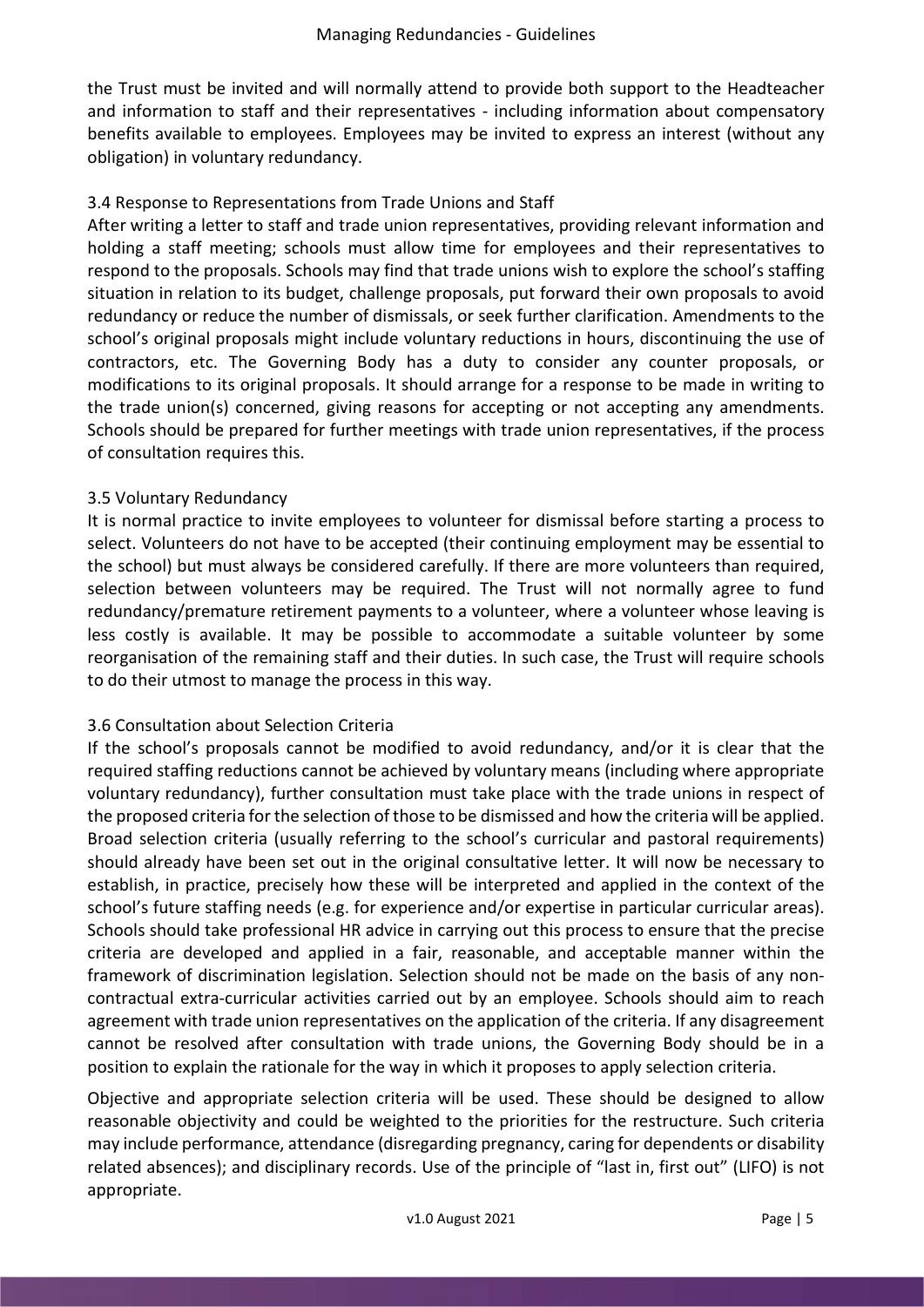## 4. THE PROCESS OF SELECTION FOR DISMISSAL

## 4.1 The Selection Process

The selection process should be based on objective information. Schools are recommended to use a pro forma (example included as Appendix C) to gather this information. Completed forms, with names removed, should be assessed by a selection panel, which should, so far as is possible, consist of governors who have had no substantial previous involvement with the consultation process or drawing up selection criteria. The panel should judge each form submitted in the light of the predetermined selection criteria and agree which employee(s) meet least well the school's future requirements. At this stage, the role of the Headteacher should be to advise the selection panel about the school's future requirements and in that role s/he should refrain from linking the anonymous forms with identified employees.

## 4.2 Communicating the Decision to Dismiss

The selection panel should have the delegated power to determine that an employee shall cease to work at the school. The panel should ensure that arrangements are made to communicate that decision and the reasons for it, sensitively, to any employees who are selected.

A formal meeting should be convened with the employee for that purpose at which his/her representative is also invited to be present. The meeting should be conducted by the Headteacher and/or the Chair of the selection panel, who should be in a position to describe to the employee selected, and answer questions about, the selection process and the rationale for the employee's selection. The employee should be allowed to make representations about his/her selection. Unless, as a result of this meeting, the panel agrees to reconsider its selection decision, the school should instruct the Trust to dismiss any employee who is selected to be dismissed.

## 4.3 Appeal Against Dismissal

An employee who is selected for dismissal must be offered the opportunity to appeal against the decision of the selection panel to an appeal panel of Governors. In practice, volunteers will not wish to appeal but should still be offered the option. The appeal panel should be constituted from Governors who have not had any part in the selection procedure. The panel should be conducted in the same manner, as an appeal against a dismissal on the grounds of conduct or capability.

#### 4.4 Redeployment

The Governing Body's responsibilities do not end with a determination, which results in dismissal. There is a continuing responsibility to attempt to redeploy the employee selected. In the first instance, the school must consider any vacancy created by normal staff turnover, if necessary, with suitable training for the employee. The Trust will also use its best endeavours to bring the employee to the notice of its other schools, which have suitable vacancies. The Trust has schemes to assist employees with disturbance and travel costs. Receiving schools will be assisted by the Trust with the costs of any salary protection (where appropriate).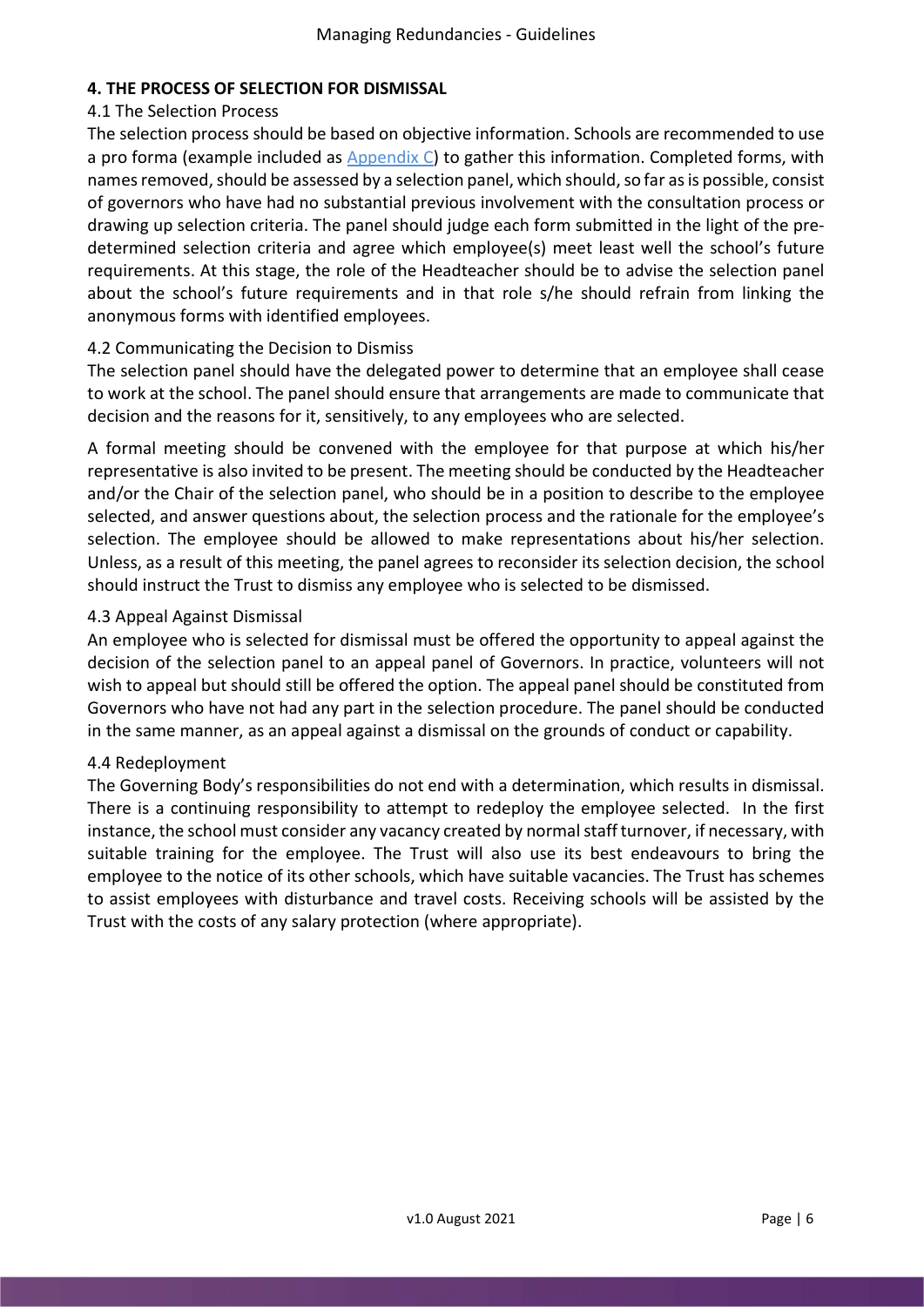## 5. APPENDIX A - ILLUSTRATIVE TIMESCALES FOR AUGUST 31 STAFF REDUCTION

|                | <b>Action</b>                                                                                                                                                                                                 | Last practicable date                                                                               |  |
|----------------|---------------------------------------------------------------------------------------------------------------------------------------------------------------------------------------------------------------|-----------------------------------------------------------------------------------------------------|--|
| $\mathbf{1}$ . | Initial letter of consultation                                                                                                                                                                                | Before February half term                                                                           |  |
| 2.             | Freeze recruitment to vacancies (if not already done)                                                                                                                                                         | Before February half term                                                                           |  |
| 3.             | Staff meeting - invite expressions of interest in voluntary<br>redundancy                                                                                                                                     | Before end February                                                                                 |  |
| 4.             | Consideration of responses to the initial letter of consultation<br>- provide more information where required and respond in<br>writing to substantive counter proposals. Modify proposals, if<br>appropriate | End of March                                                                                        |  |
| 5.             | Deadline for voluntary applications to be submitted                                                                                                                                                           | End of March                                                                                        |  |
| 6.             | Assess voluntary applications and respond with offers if<br>appropriate. Review whether the requirements to reduce<br>staff can be met by voluntary means                                                     | First week in April                                                                                 |  |
| 7.             | If insufficient firm volunteers, send (precise) selection criteria<br>to trade unions                                                                                                                         | First week in April (depending<br>on timing of the Easter break)                                    |  |
| 8.             | Respond to observations/representation from trade unions<br>about selection criteria. Finalize criteria. Issue pro forma to all<br>staff who need to complete it                                              | Third week of April (Allow time<br>which<br>for<br>response<br>accommodates the<br>Easter<br>break) |  |
| 9.             | Return of completed selection forms - selection committee<br>meets to make its decision                                                                                                                       | First week in May                                                                                   |  |
| 10.            | Selection made and communicated - meeting with any<br>employee selected - Trust instructed to dismiss (latest date<br>for giving notice of dismissal 31 May)                                                  | Second week in May                                                                                  |  |
| 11.            | Monitor school staffing situation and look for alternatives for<br>redeployment in the light of late staff changes                                                                                            | Ongoing to end of Summer<br>Term                                                                    |  |
| 12.            | Appeal committee hears any appeals                                                                                                                                                                            | ASAP after half term break                                                                          |  |
| 13.            | Dismissals take effect                                                                                                                                                                                        | 31 August                                                                                           |  |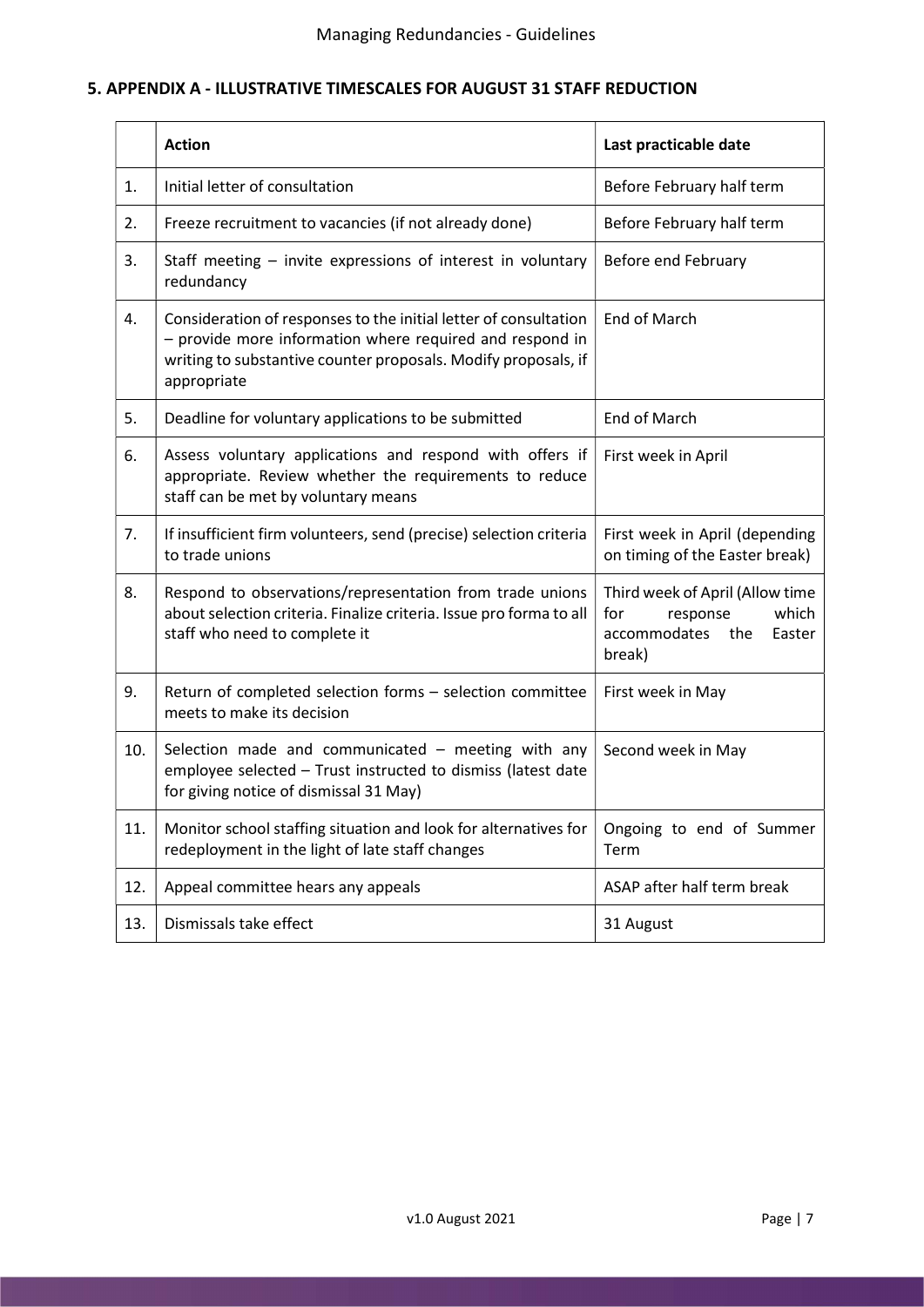#### 6. APPENDIX B - SAMPLE LETTER OF CONSULTATION

Addressees: County secretaries of all teachers' trade unions and UNISON (names and addresses available from HR).

Dear

#### Proposal to carry out dismissals of [teaching and/or support] staff by reason of redundancy

I regret to inform you that the Governing Body of [name] School has resolved to reduce the number of [teaching/support] posts at the school with effect from [date e.g. 1 September 200-]. I am writing to provide you with the information specified in Section 188 of the Trade Union and Labour Relations (Consolidation) Act 1992 in order to start the process of consultation on this proposal.

The reason for this proposal is [set out the changes e.g. in pupil roll, budget etc which give rise to the proposal – give as much deal as you reasonably can]. I enclose copies of:

[The trade unions normally ask for the following information:

Current year's budget, carry forward, reserves, renewals;

- Next year's proposed budget (as available);
- Pupil numbers in each year group for the last two years and projected numbers in each year group for next three years;

Group/class sizes;

- Curriculum audit (current and projected);
- Average salary (with on-costs) for relevant staff in current year and projections for next year if all existing staff are retained;

Details of vacancies;

Budget effect of discretionary pay rises recent years.]

There is still a possibility that the situation described may be alleviated by normal staff movement or by other means, but if that does not happen, the Governing Body will be obliged to carry out the proposal.

It is proposed to dismiss up to [x teachers/support staff] out of a total of [y teachers/support staff] employed at the school.

Selection of the [teachers/support staff] to be dismissed will be made with due regard to the requirements of the school to maintain a balanced and effective [teaching/work] force capable of carrying out the management and organisation of the school's activities, and fulfilling the curricular and pastoral requirements of the school. The Governing Body will assess how best the school's objectives can be met with a reduced [teaching/support] staff. It will assess the school's need to retain experienced senior staff to manage the school, direct its activities and develop its curriculum. It will also assess the school's need to retain a proper balance of qualified and experienced [teachers/support staff] to deliver the curriculum across the age range and subject specialisms within the school. Volunteers will be invited to offer themselves for selection and will be considered in the light of whether or not their leaving would meet the school's needs, either directly or indirectly, in conjunction with the redeployment of other staff within the school. If selection is necessary, the governors will send you more detailed proposals for selection criteria during the period of consultation. Both in considering volunteers and in making and selection for dismissal, the governors will consider the qualifications and experience of [teachers/support staff] and select for dismissal those whose qualifications and experience correspond least well with the school's future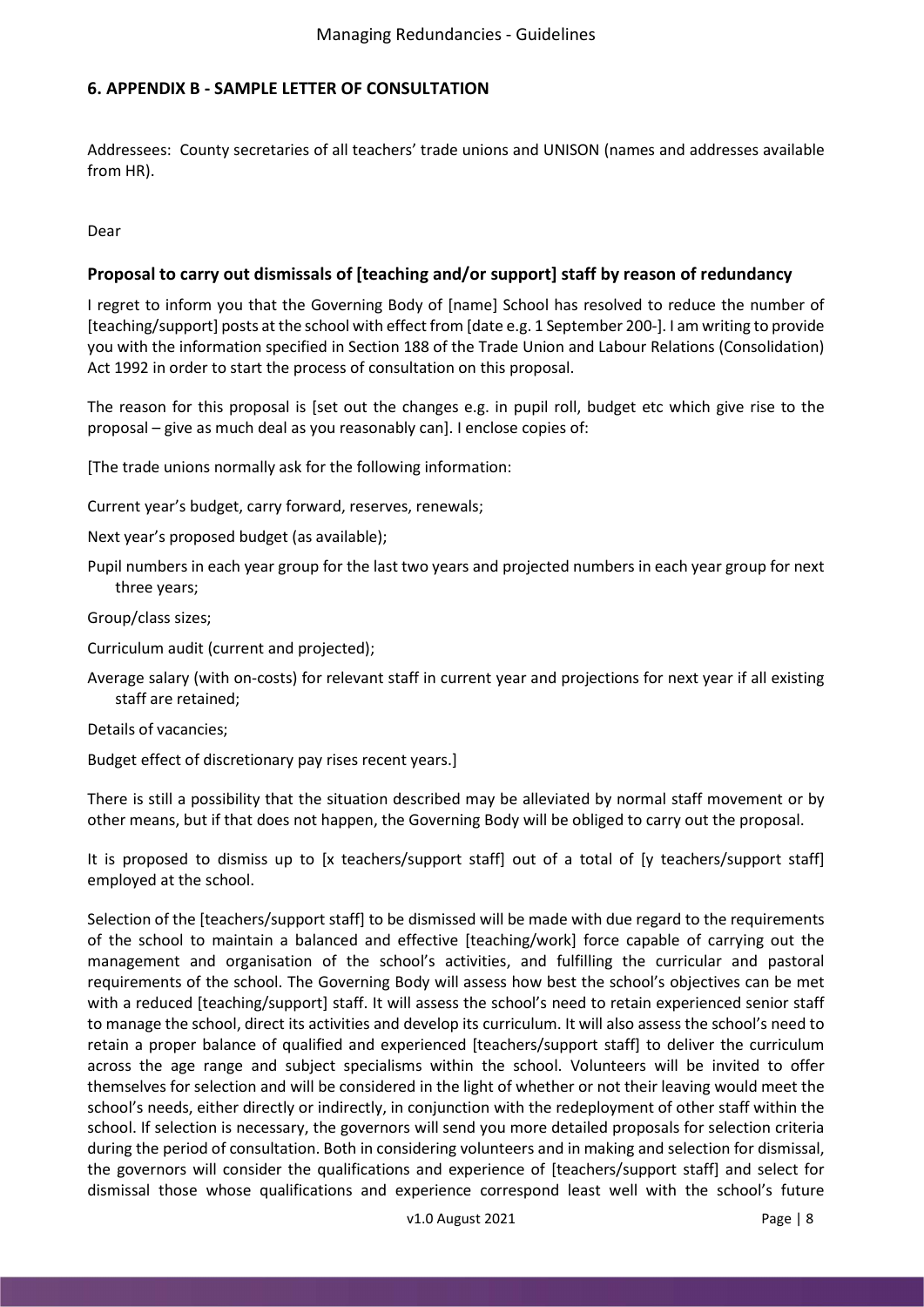requirements. In the event that insufficient distinction between staff can be made on these criteria, the governors will select from among those whose qualifications and experience match the school's future requirements least well those with the shortest length of continuous service. In this case, breaks in service of five years or less for maternity reasons will be disregarded.

For staff with more than two years' service, redundancy payments (and where applicable, pension benefits) will be made to staff dismissed, in accordance with Trust policy. Redundancy payments will be calculated according to the statutory formula but a week's pay will be calculated by reference to an actual week's pay, where this exceeds the statutory maximum.

The Trust will be instructed to dismiss any staff selected for dismissal. Any staff chosen to be dismissed will have a right of appeal to an Appeal Panel of Governors.

We would like to meet with you to discuss these proposals. The consultation meeting will take place at [TIME] on [DATE] at [LOCATION] and you are invited to send a representative to this meeting. There will be the opportunity for you to meet with your members immediately following this meeting.

Yours sincerely,

Name

Position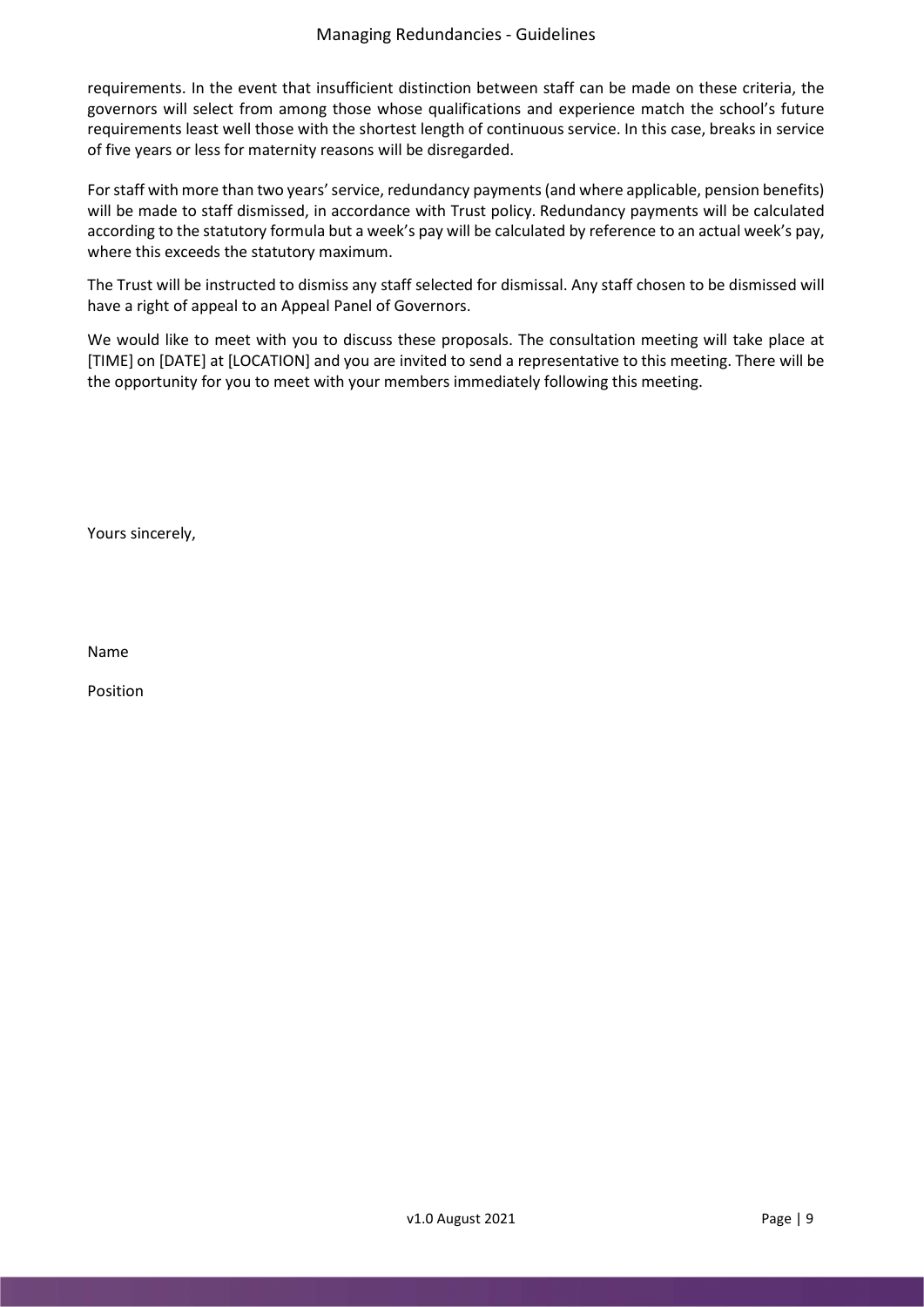## 7. APPENDIX C - SAMPLE PRO FORMA OF QUESTIONS WHICH MIGHT BE USEFUL IN SELECTION DECISIONS

#### Example Selection Criteria - Teaching Staff

When completing this form please:

- Give as much information as possible for the Selection Panel to consider, continuing on a separate sheet if necessary.
- Ensure the answers provided are relevant to the Job and Person Specification(s) you are being considered for.
- Remember that this form will be made anonymous before it is considered by the Selection Panel. This means that they will not have any personal information about you, other than what is contained in this form.

The following are example, generic criteria, and are not meant as an exhaustive list. In addition to those listed below, schools may want to set more definitive criteria that are appropriate to their school and/or in line with specific Job and person specifications.

If you would like any assistance in completing the form, please contact [insert name / post]

| To be complete by individual member of staff                                                                                                               |            |  |
|------------------------------------------------------------------------------------------------------------------------------------------------------------|------------|--|
|                                                                                                                                                            | <b>Use</b> |  |
| <b>Qualification and Training</b>                                                                                                                          |            |  |
| Qualified Teacher Status (QTS)                                                                                                                             |            |  |
| (Tick as appropriate)<br>Yes<br>N <sub>o</sub>                                                                                                             |            |  |
| List any further professional or formal qualifications that you hold, e.g. higher degrees or<br>specialist teaching qualifications)                        |            |  |
| Teaching age ranges                                                                                                                                        |            |  |
| What age ranges do you currently teach (indicate proportion of time devoted to each if<br>appropriate and length of experience with this/these age ranges) |            |  |

This form must be returned to the Headteacher, not later than [insert date]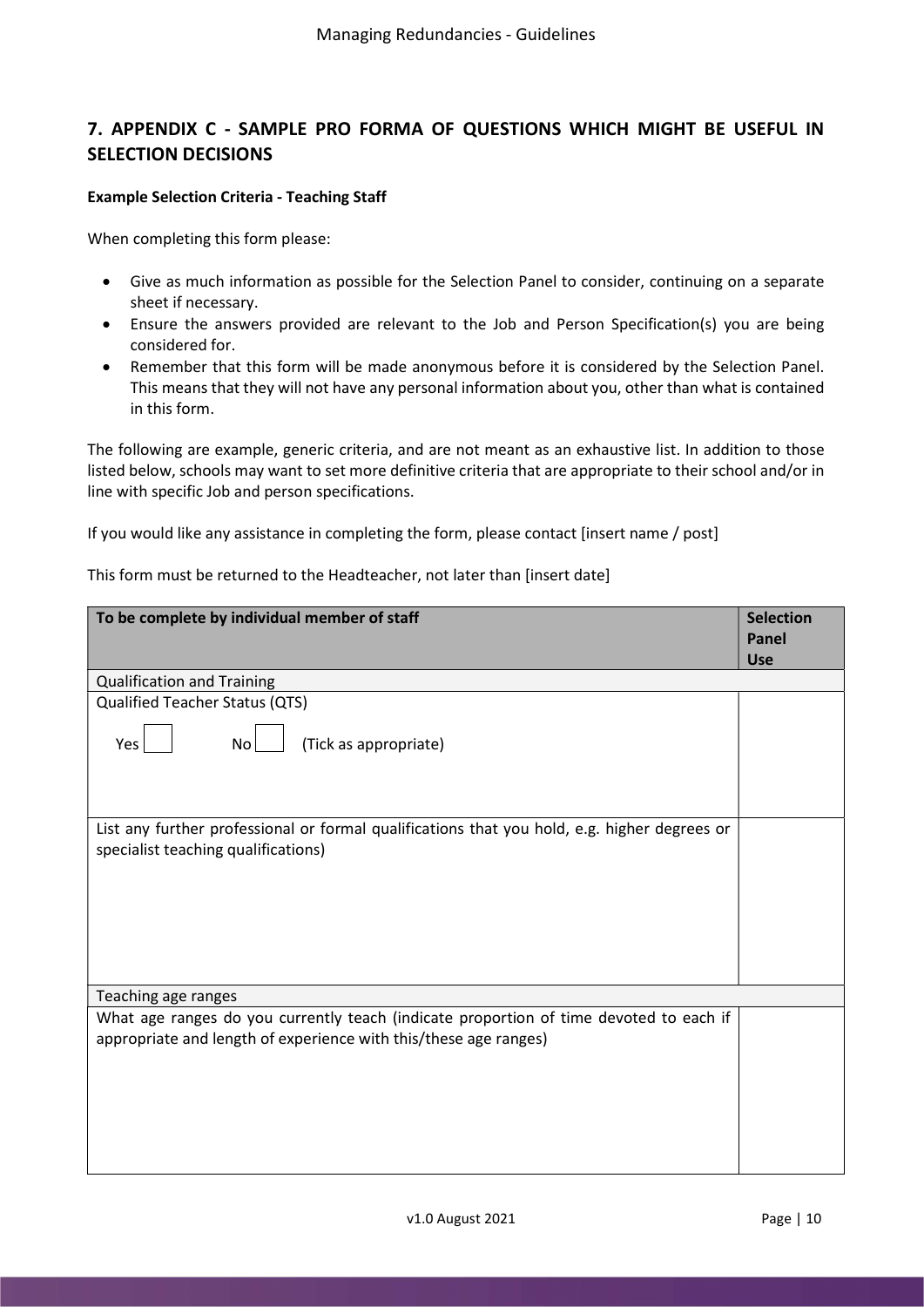| Experience with other age ranges (indicate when, length of experience, giving dates where<br>possible)                       |  |
|------------------------------------------------------------------------------------------------------------------------------|--|
|                                                                                                                              |  |
|                                                                                                                              |  |
|                                                                                                                              |  |
|                                                                                                                              |  |
| Do you have experience of teaching mixed age groups? If so, please provide further details<br>and give dates where possible. |  |
|                                                                                                                              |  |
|                                                                                                                              |  |
|                                                                                                                              |  |
|                                                                                                                              |  |
| Specialist subject knowledge/experience                                                                                      |  |
| Indicate areas of the curriculum where you have specialist interest and/or recognised<br>expertise                           |  |
|                                                                                                                              |  |
|                                                                                                                              |  |
|                                                                                                                              |  |
|                                                                                                                              |  |
| Curriculum responsibilities                                                                                                  |  |
| Indicate areas of special responsibility and whether you receive a TLR or SEN payment                                        |  |
|                                                                                                                              |  |
|                                                                                                                              |  |
|                                                                                                                              |  |
|                                                                                                                              |  |
| Whole school responsibilities                                                                                                |  |
| State any whole school roles / responsibilities / tasks you have undertaken, eg membership                                   |  |
| of the leadership team, NQT coordinator, cross-curricular coordinator (giving dates where<br>possible)                       |  |
|                                                                                                                              |  |
|                                                                                                                              |  |
|                                                                                                                              |  |
| Indicate any pastoral or other whole school responsibility not covered above (giving dates<br>where possible)                |  |
|                                                                                                                              |  |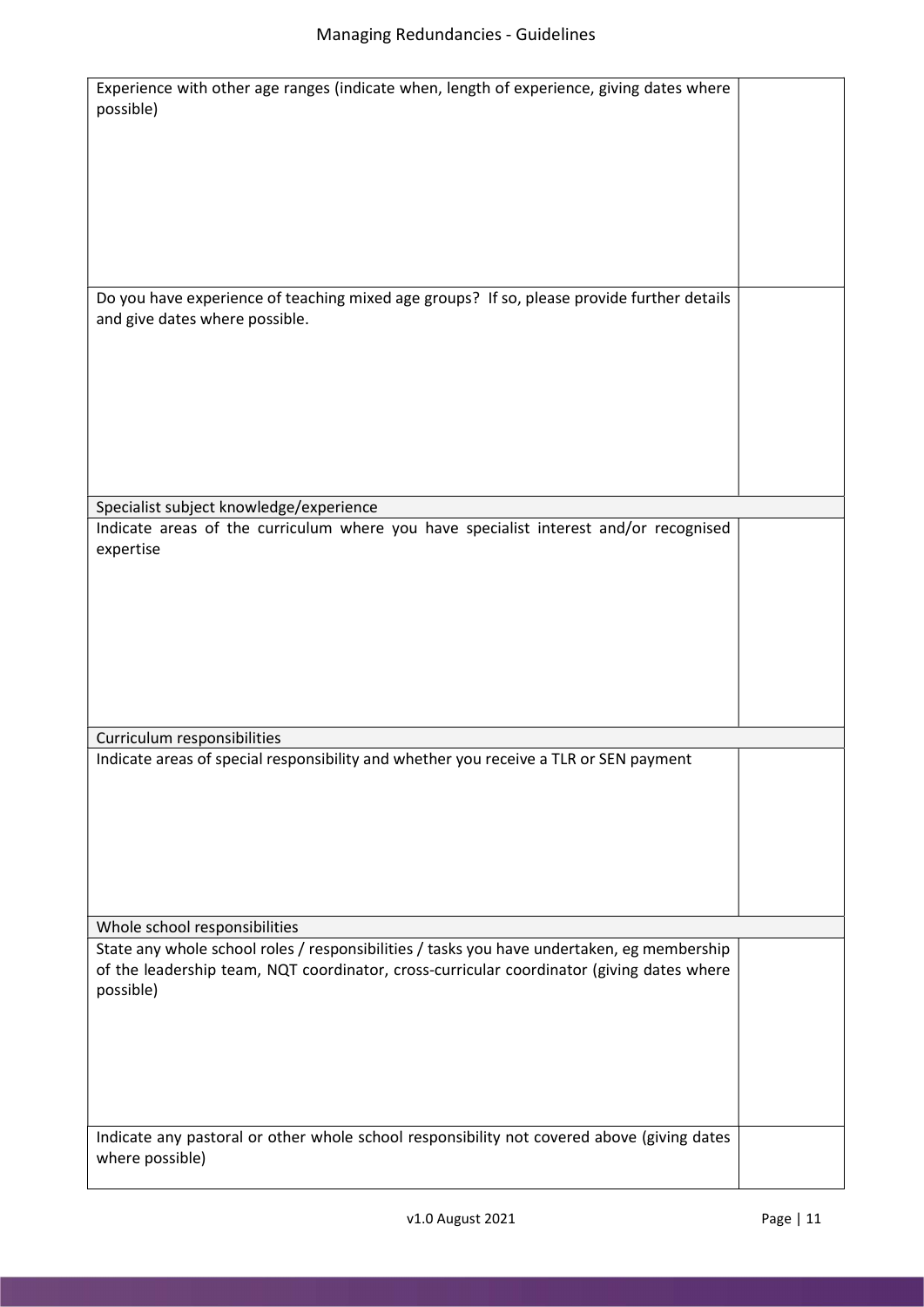| Training, CPD and other relevant professional qualifications                                            |  |
|---------------------------------------------------------------------------------------------------------|--|
| List recent CPD, secondments, acting up, temporary responsibilities etc, given dates where<br>possible. |  |

#### In the event of a tie break, the following desirable criteria will be evaluated:

| List any other formal qualifications that you hold, e.g SEN, EAL etc |  |  |
|----------------------------------------------------------------------|--|--|
|                                                                      |  |  |
|                                                                      |  |  |
|                                                                      |  |  |
|                                                                      |  |  |

Please return this form to [insert name]:

If a tie break situation still exists after all the above criteria have been considered, then consideration will be given to:

Length of service

If this doesn't resolve the tie break, there will be further discussion with HR, which may include consideration of:

- Attendance record (with reference to any Equality Act 2010 provision)
- Disciplinary record

All selection criteria will be applied in accordance with BEST's commitment to diversity and inclusion and will not discriminate on the grounds of disability, gender, race, colour, ethnic origin, religion, faith, beliefs, culture, nationality, age, sexuality, family circumstances, socio-economic status and trade union membership or non-membership.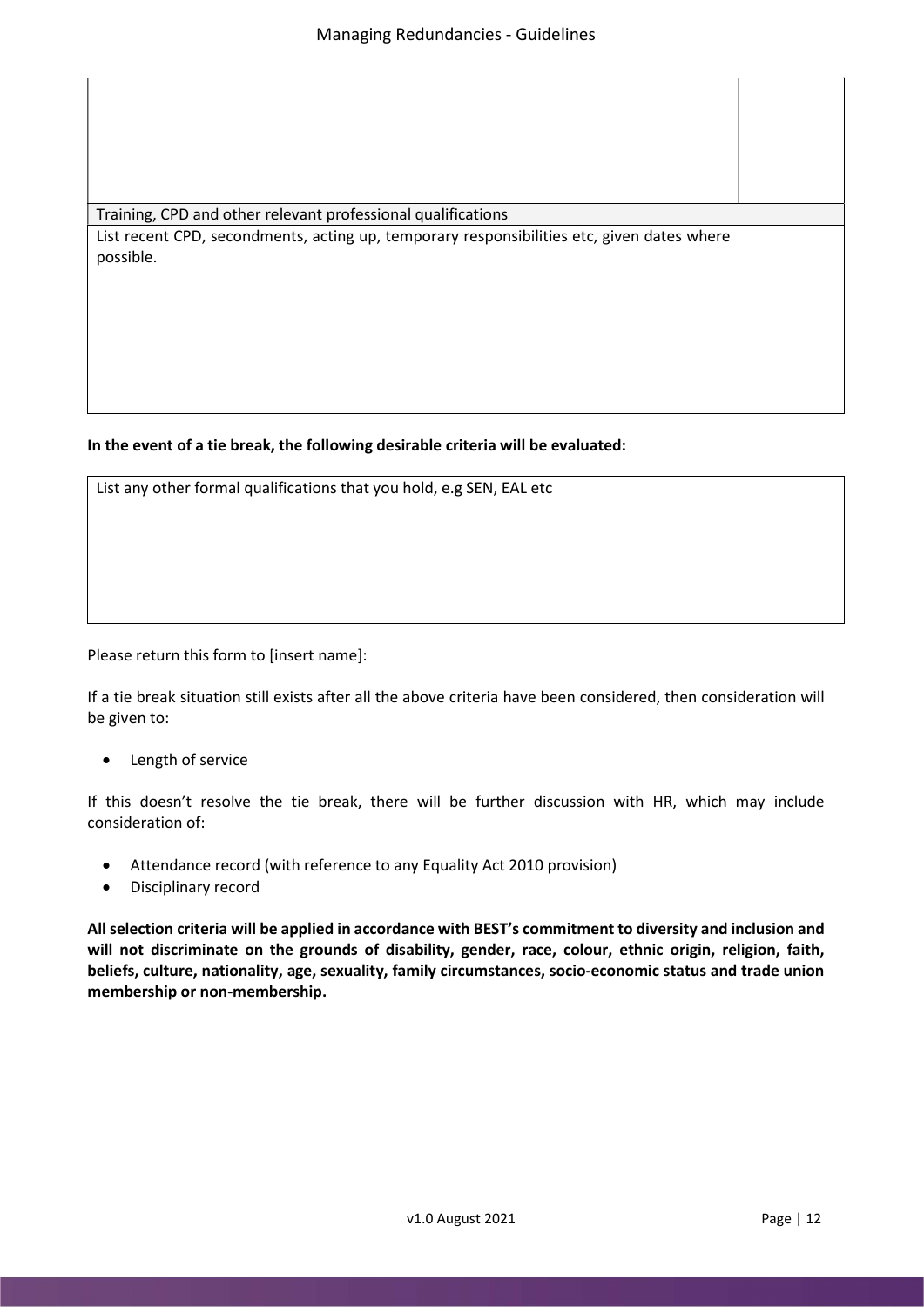#### Example Selection Criteria - Support Staff

When completing this form please:

- Give as much information as possible for the Selection Panel to consider, continuing on a separate sheet, if necessary.
- Ensure the answers provided are relevant to the Job and Person Specification(s) you are being considered for.
- Remember that this form will be made anonymous before it is considered by the Selection Panel. This means that they will not have any personal information about you, other than what is contained in this form.

The following are example, generic criteria, and are not meant as an exhaustive list. In addition to those listed below, schools may want to set more definitive criteria that are appropriate to their school and/or in line with specific Job and person specifications.

If you would like any assistance in completing the form, please contact [insert name / post].

This form must be returned to the Headteacher, not later than [date]

| To be complete by individual member of staff                                                                |                            |  |
|-------------------------------------------------------------------------------------------------------------|----------------------------|--|
|                                                                                                             | <b>Panel</b><br><b>Use</b> |  |
| Qualifications, Training & Experience                                                                       |                            |  |
| List all relevant qualifications that you hold (these will be dependent on what's included in               |                            |  |
| the job and person profile for your role)                                                                   |                            |  |
|                                                                                                             |                            |  |
|                                                                                                             |                            |  |
|                                                                                                             |                            |  |
|                                                                                                             |                            |  |
|                                                                                                             |                            |  |
|                                                                                                             |                            |  |
| List all relevant, recent CPD, secondments, temporary responsibilities etc., giving dates<br>where possible |                            |  |
|                                                                                                             |                            |  |
|                                                                                                             |                            |  |
|                                                                                                             |                            |  |
|                                                                                                             |                            |  |
|                                                                                                             |                            |  |
|                                                                                                             |                            |  |
|                                                                                                             |                            |  |
| Give examples of how you have applied that training/experience (listed above) to your role,                 |                            |  |
| i.e. in the classroom                                                                                       |                            |  |
|                                                                                                             |                            |  |
|                                                                                                             |                            |  |
|                                                                                                             |                            |  |
|                                                                                                             |                            |  |
|                                                                                                             |                            |  |
|                                                                                                             |                            |  |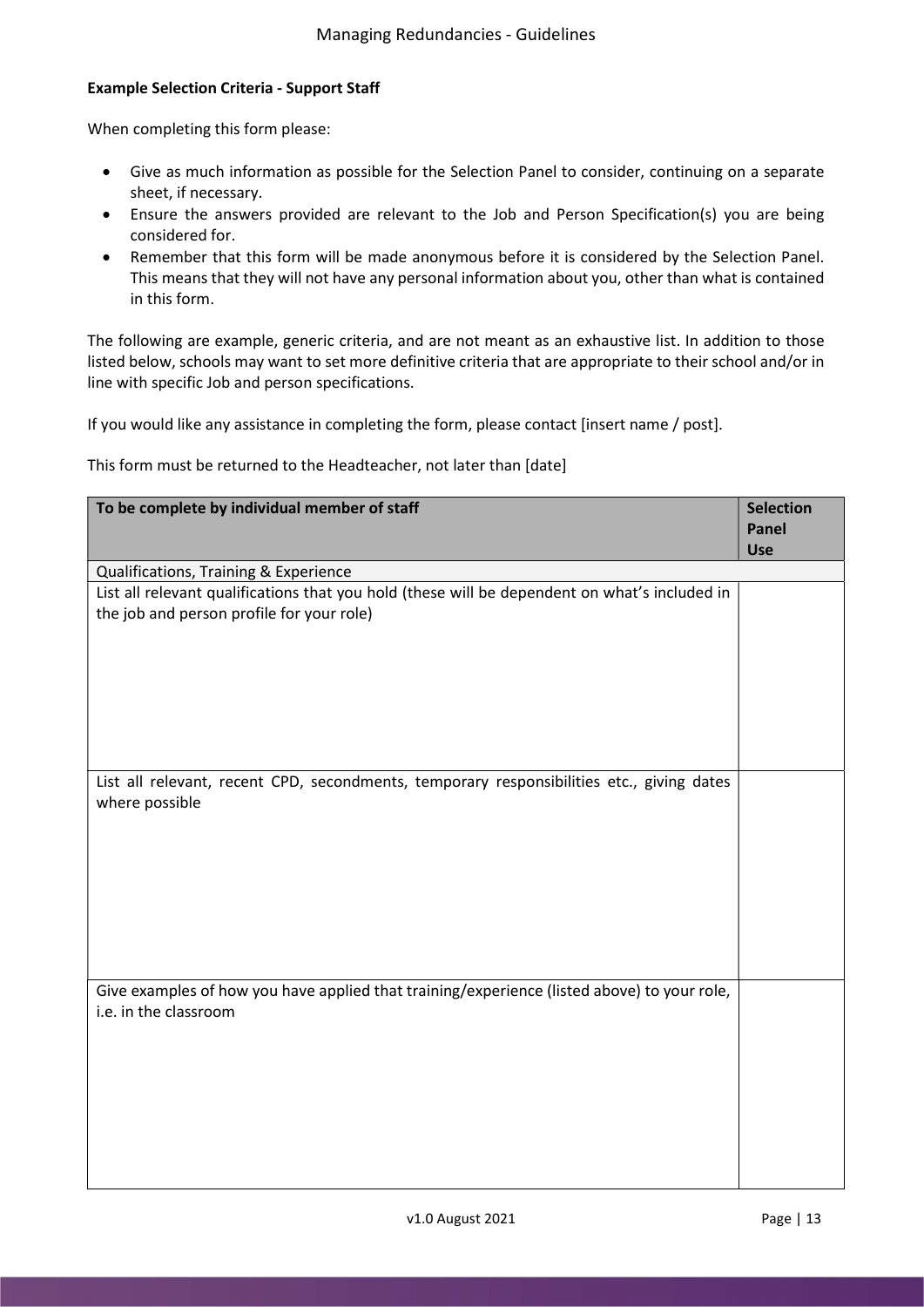| List how your skills and experience compliment those required in the job description       |  |
|--------------------------------------------------------------------------------------------|--|
|                                                                                            |  |
|                                                                                            |  |
|                                                                                            |  |
|                                                                                            |  |
|                                                                                            |  |
|                                                                                            |  |
| <b>Mental Skills</b>                                                                       |  |
| Give examples of the research and planning you have to undertake as part of your job, e.g. |  |
| financial regulations, Health & safety, planning of school trips etc.                      |  |
|                                                                                            |  |
|                                                                                            |  |
|                                                                                            |  |
|                                                                                            |  |
|                                                                                            |  |
|                                                                                            |  |
| Give examples of how you organise your workload and priorities, including examples of non- |  |
| routine tasks and working collaboratively with others                                      |  |
|                                                                                            |  |
|                                                                                            |  |
|                                                                                            |  |
|                                                                                            |  |
|                                                                                            |  |
|                                                                                            |  |
|                                                                                            |  |
| Interpersonal & Communications Skills                                                      |  |
| Do you have line management responsibility? If yes, please give details                    |  |
|                                                                                            |  |
|                                                                                            |  |
|                                                                                            |  |
|                                                                                            |  |
|                                                                                            |  |
| Have you trained other colleagues, including informal training and coaching/mentoring? If  |  |
| yes, please give details                                                                   |  |
|                                                                                            |  |
|                                                                                            |  |
| Explain what support you have provided to the school by undertaking tasks and              |  |
| responsibilities not directly required by your job.                                        |  |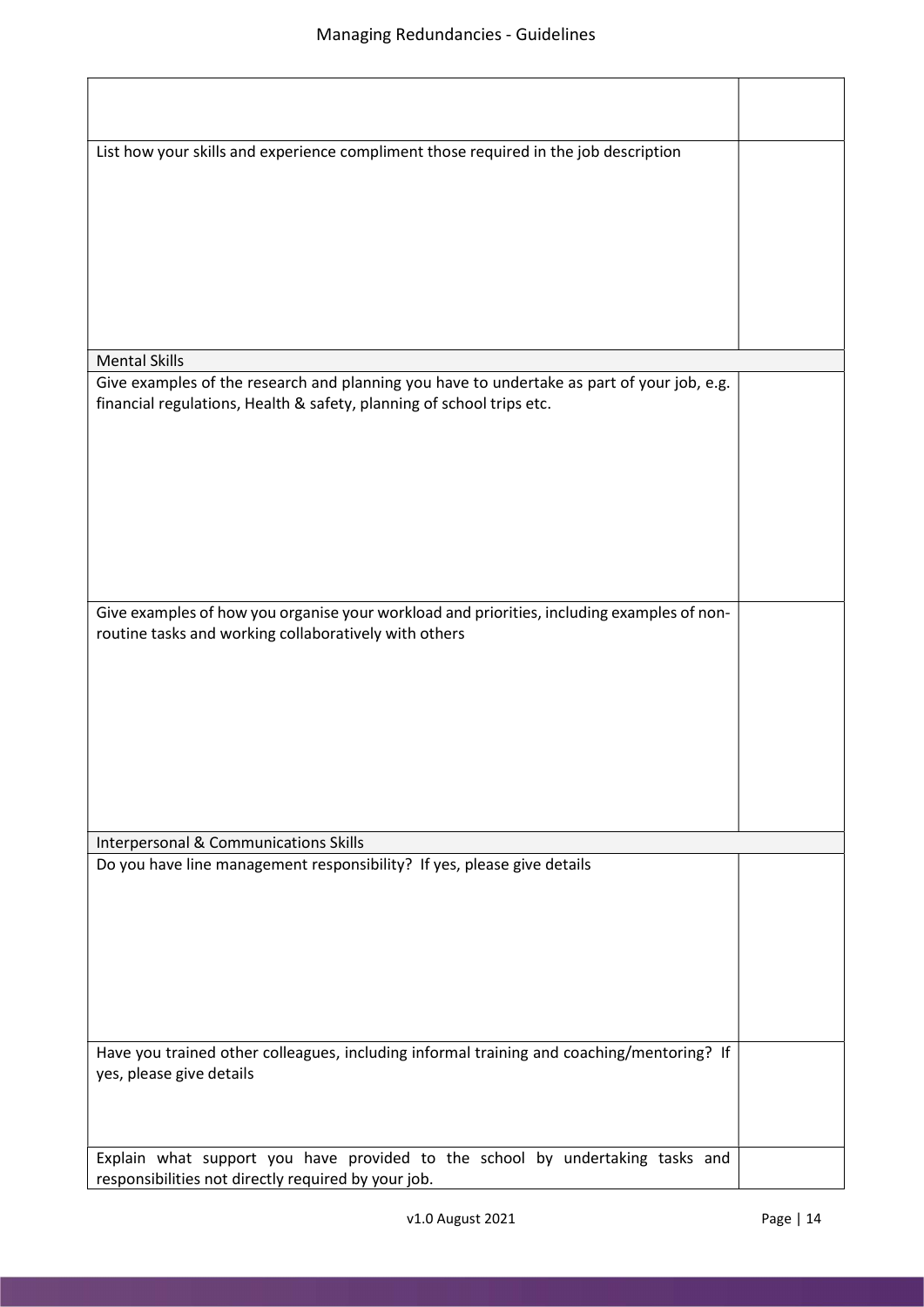| <b>Physical Skills</b>                                                                    |  |
|-------------------------------------------------------------------------------------------|--|
| Give examples of the ICT programmes you use as part of your job, including the age groups |  |
|                                                                                           |  |
| you work with                                                                             |  |
|                                                                                           |  |
|                                                                                           |  |
|                                                                                           |  |
|                                                                                           |  |
|                                                                                           |  |
|                                                                                           |  |
|                                                                                           |  |
|                                                                                           |  |
|                                                                                           |  |
|                                                                                           |  |
|                                                                                           |  |
|                                                                                           |  |
|                                                                                           |  |
|                                                                                           |  |
| Give examples of the equipment/tools you use as part of your job                          |  |
|                                                                                           |  |
|                                                                                           |  |
|                                                                                           |  |
|                                                                                           |  |
|                                                                                           |  |
|                                                                                           |  |
|                                                                                           |  |
|                                                                                           |  |
|                                                                                           |  |
|                                                                                           |  |
|                                                                                           |  |
|                                                                                           |  |
|                                                                                           |  |
|                                                                                           |  |
|                                                                                           |  |
|                                                                                           |  |

Please return this form to [insert name]:

If a tie break situation exists after all the above criteria have been considered, then consideration will be given to:

• Length of service

If this doesn't resolve the tie break, there will be further discussion with HR, which may include consideration of:

- Attendance record (with reference to any Equality Act 2010 Provision)
- Disciplinary record

All selection criteria will be applied in accordance with BEST's commitment to diversity and inclusion and will not discriminate on the grounds of disability, gender, race, colour, ethnic origin, religion, faith, beliefs, culture, nationality, age, sexuality, family circumstances, socio-economic status and trade union membership or non-membership.